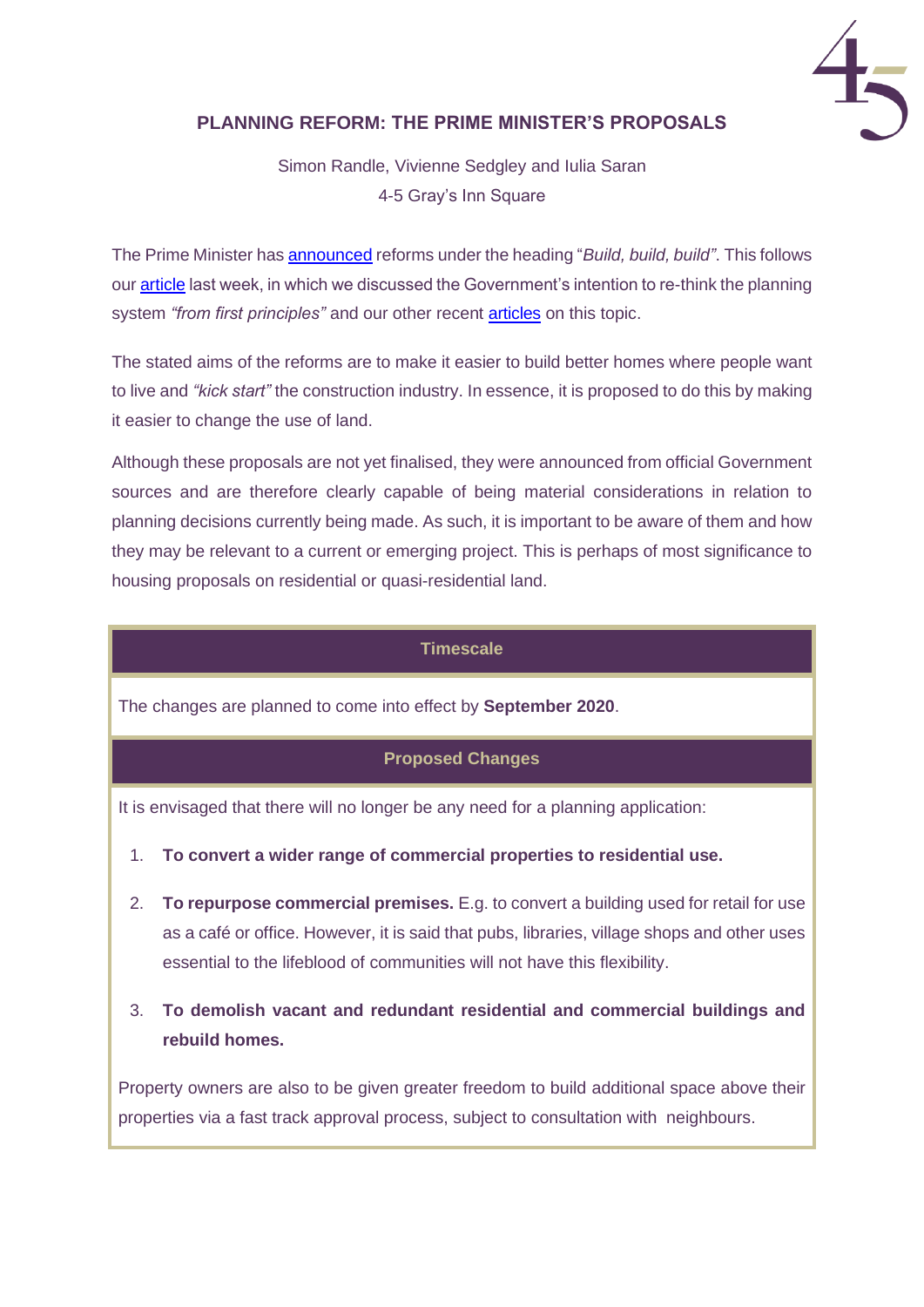

## **How will the changes be made?**

The announcement refers to new regulations and so it appears the changes will be made by the Government using delegated legislation.

Although it is not yet clear exactly how these changes will be made, it seems likely the Government is considering the following:

- **Reforming the Use Classes Order 1987.** Under the order, the Secretary of State has excluded certain material changes of use from the definition of development. A change of use within the same use class does not constitute development and therefore does not require planning permission. The Government therefore may seek to implement fewer, broader classes of use in order to promote greater flexibility.
- **Extending the classes of permitted development.** The Town and Country Planning (General Permitted Development) (England) Order 2015/596 is a type of development order granting planning permission under Part III of the Town and Country Planning Act 1990. The Government may therefore seek to add to the classes of use in the Order. This method was used earlier this year, to permit the conversion of eating and drinking establishments to takeaways during the coronavirus pandemic (class DA).

#### **Discussion**

The announcement does not go as far as the Government's housing advisor, Jack Airey, has previously [advocated.](https://policyexchange.org.uk/wp-content/uploads/Rethinking-the-Planning-System-for-the-21st-Century.pdf) However, bigger changes may still lie ahead.

Developers are likely to welcome the reduction of restrictions as a timely economic incentive given factors such as the effect of coronavirus, the shift towards online shopping and home working, and the high demand for housing.

On the other hand, local planning authorities and residents may have concerns about changes of use avoiding the scrutiny of an application for planning permission. For example, the quality of office to residential conversions under the 2015 Order has been the subject of criticism.

A Planning Policy Paper is expected later in July. We anticipate further detail about the Government's proposals with interest.

> **Simon Randle Vivienne Sedgley Iulia Saran 1 July 2020**